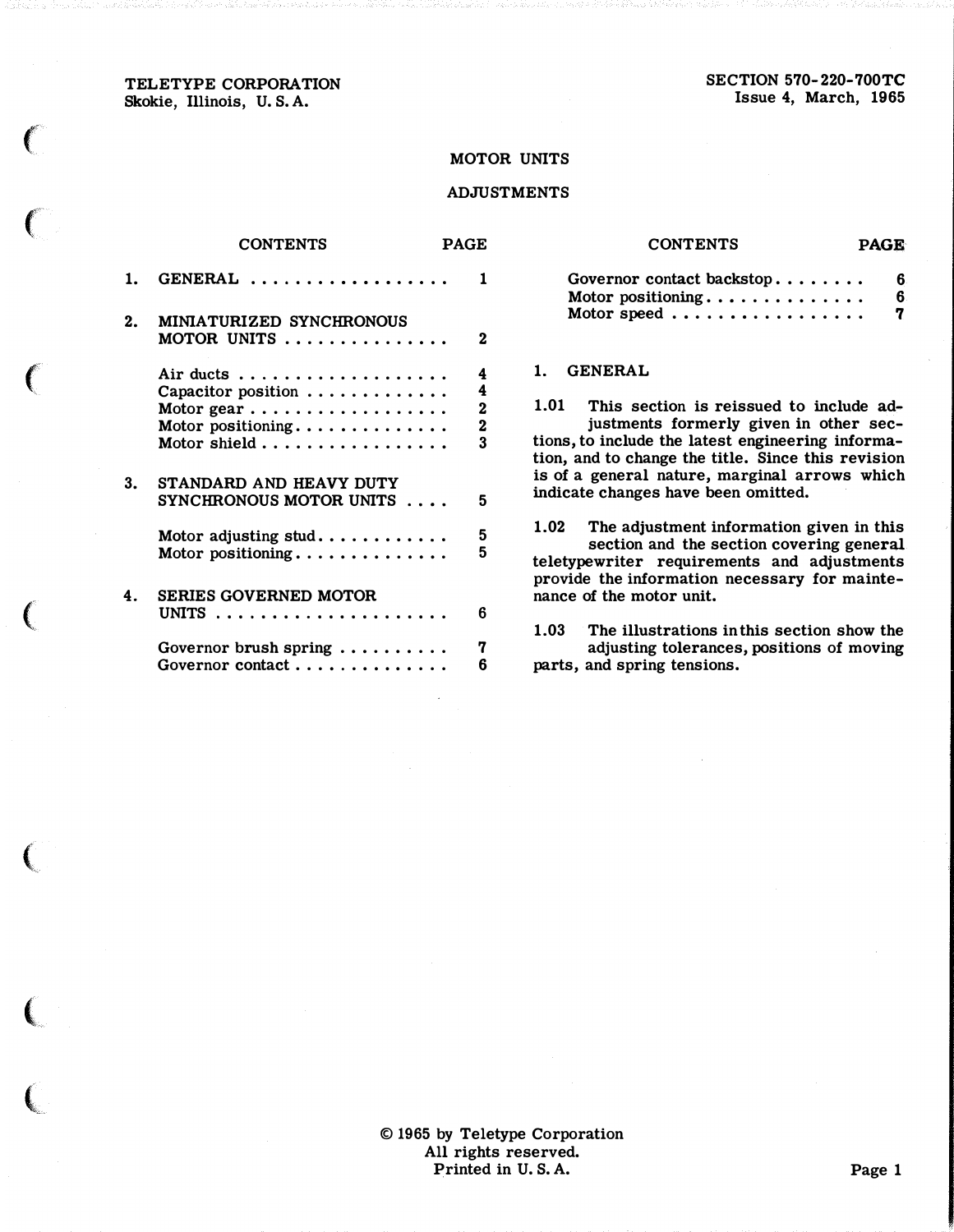#### SECTION 570-220-700

### 2. MINIATURIZED SYNCHRONOUS MOTOR UNITS

## 2.01 Motor Positioning



,)

 $\sim$  , where  $\sim$ 

),, ,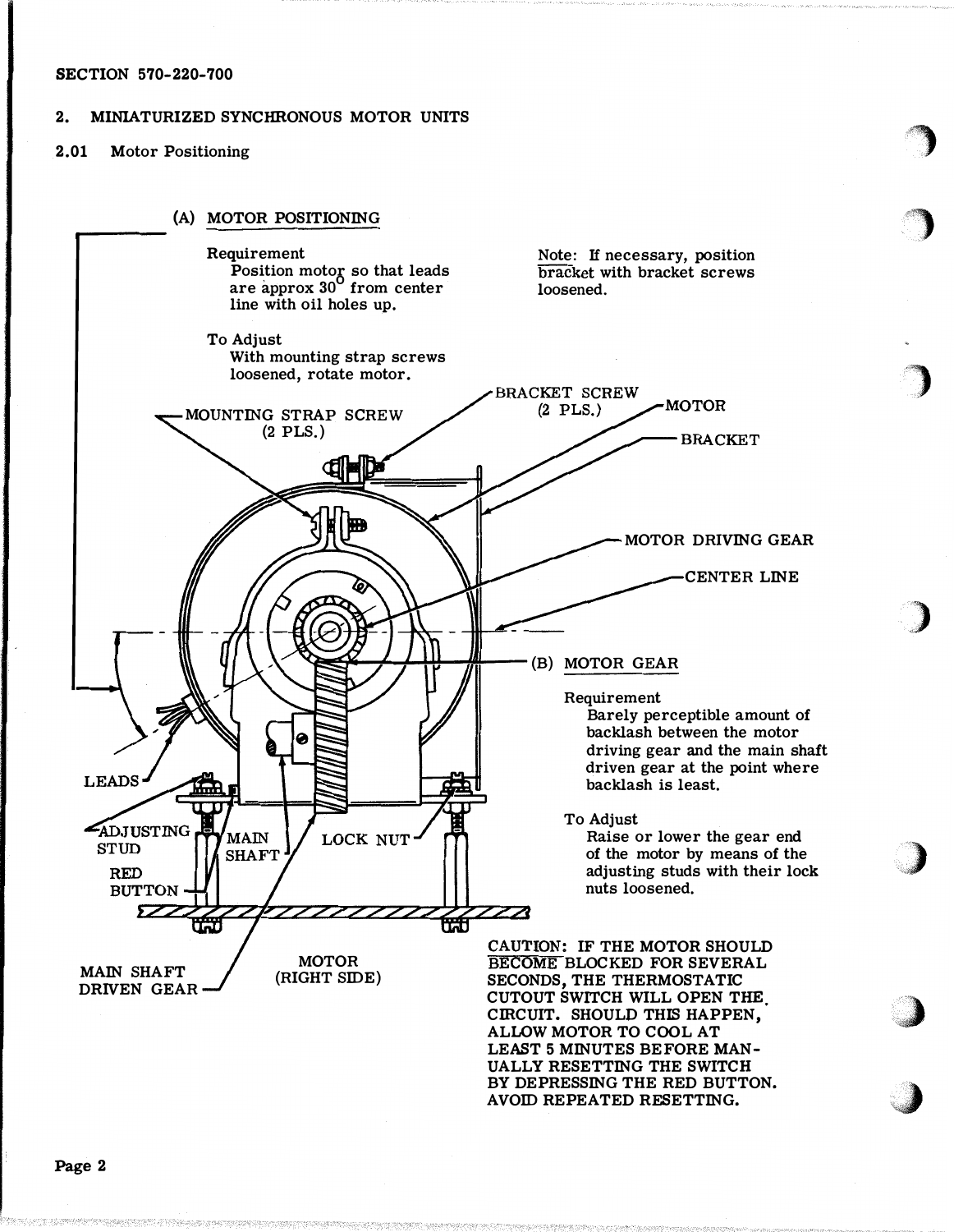2.02 Motor Shield

f

 $\big($ 

 $\epsilon$ 

(

 $\overline{\mathbb{C}}$ 

 $\big($ 

t

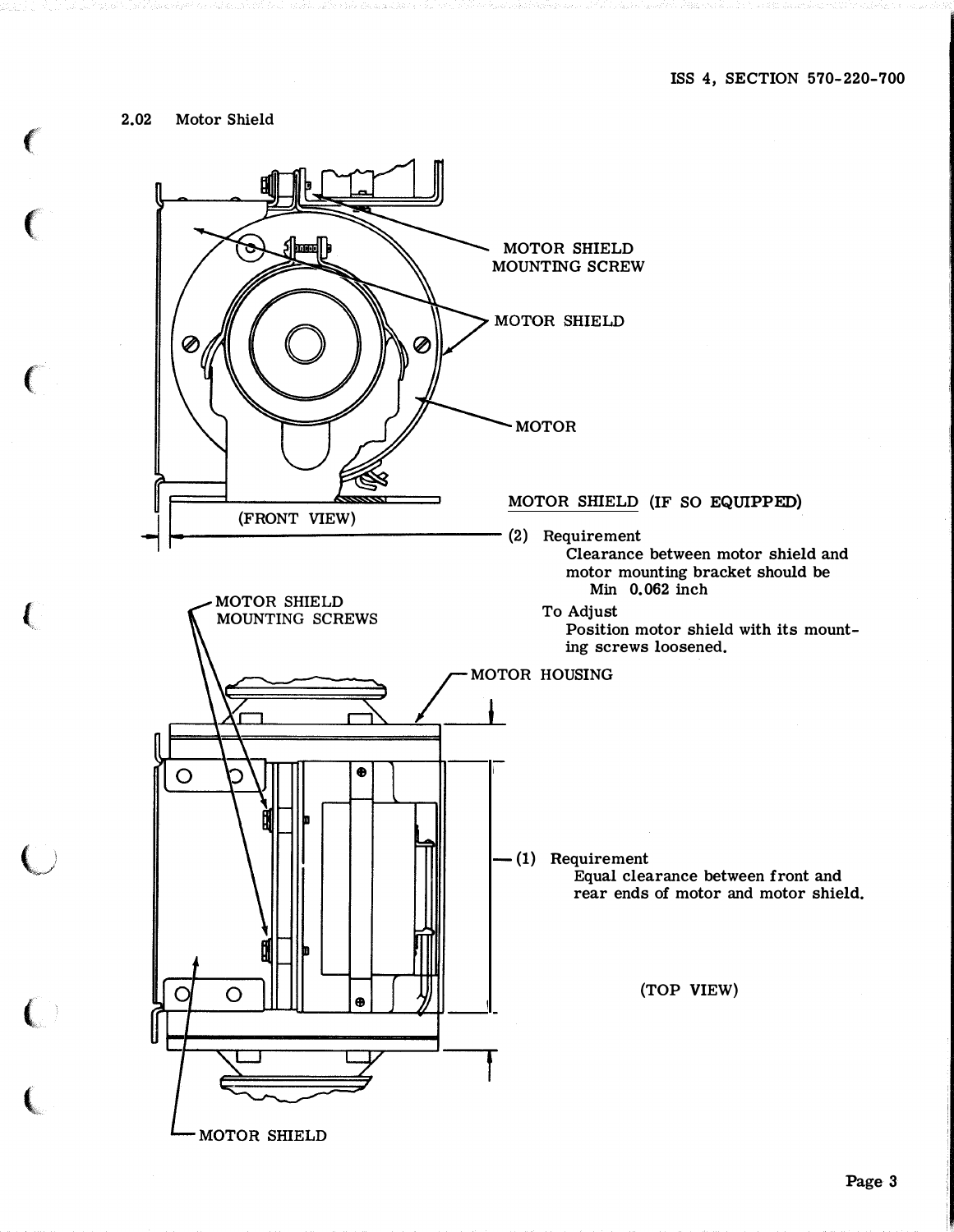## SECTION 570-220-700

#### 2.03 Air Ducts and Capacitor Position



Page 4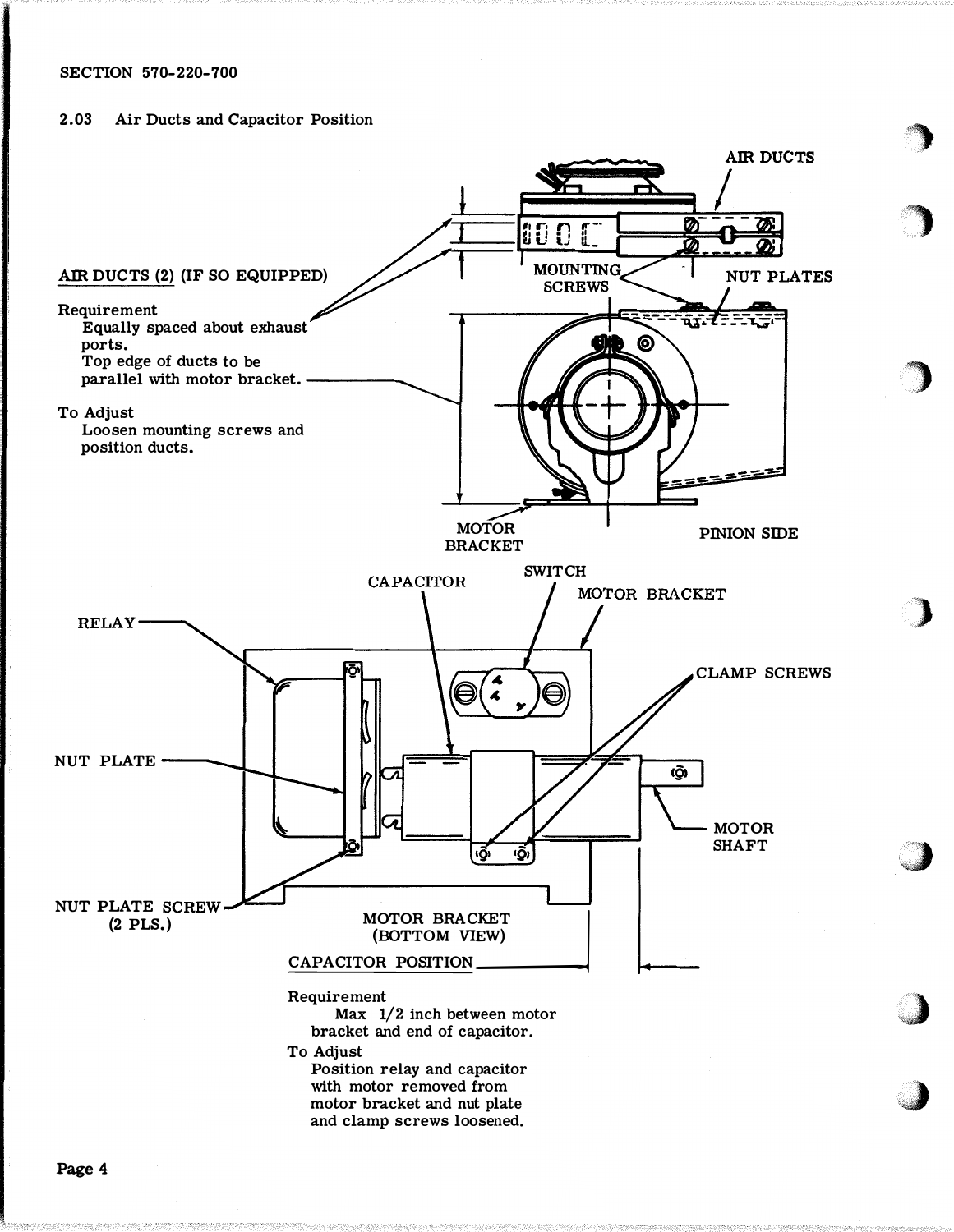### 3. STANDARD AND HEAVY DUTY SYNCHRONOUS MOTOR UNITS

3�01 Motor Positioning

 $\epsilon$ 

 $\epsilon$ 

 $\left($ 

 $\big($ 

 $\big($ 

 $\big($ 

 $\big($ 



CAUTION: IF MOTOR BECOMES BLOCKED FOR SEVERAL SECONDS, THERMOSTATIC CUTOUT SWITCH (ON UNITS SO EQUIPPED) WILL BREAK CIRCUIT. SHOULD THIS HAPPEN, ALLOW MOTOR TO COOL AT LEAST 5 MINUTES BEFORE DEPRESSING RED RESET BUTTON. AVOID REPEATED RESETTING.

#### MOTOR POSITIONING

- (1) Requirement (Upright Mounted Mo�rs) Oilers should be upward and approximately equidistant from a vertical line through motor shaft.
- (2) Requirement (Inverted Mounted Motors)

Oilers should be downward and approximately equidistant from a vertical line through motor shaft.

To Adjust

Position motor with clamp screws (2) loosened.

#### MOTOR ADJUSTING STUD (IF SO EQUIPPED)

Requirement

Barely perceptible backlash between drive gear and driven gear at point where backlash is least.

To Adjust

With lock nut loosened, position adjusting stud. Tighten nut while holding stud in position.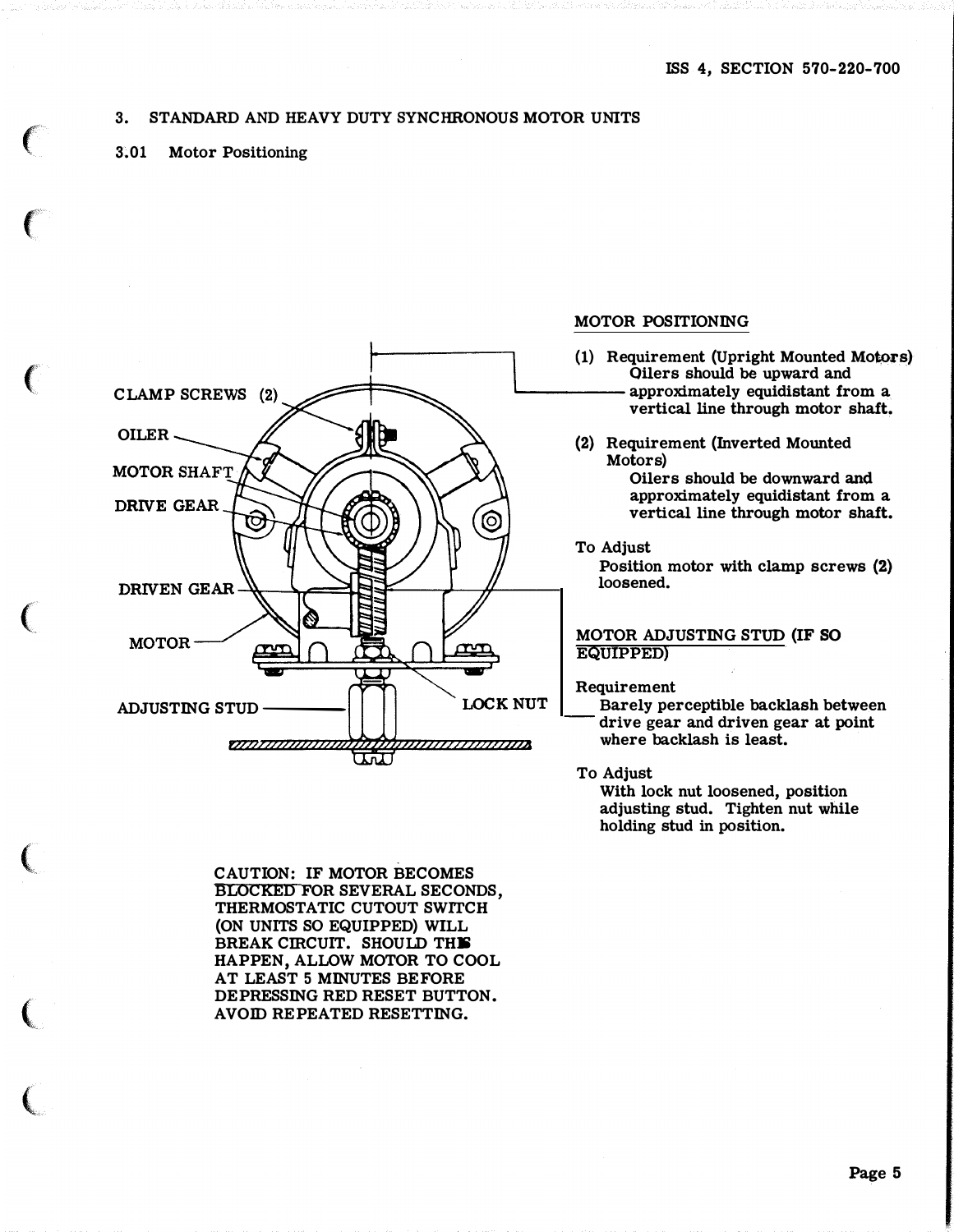#### SECTION 570-220-700

ECCENTRIC BACKSTOP

#### 4. SERIES GOVERNED MOTOR UNITS

#### 4.01 Motor Positioning and Governor

# MOTOR POSITIONING (NOT ILLUSTRATED) ,

 $\blacksquare$  $\mathcal{F}$ 

 $\begin{array}{c} \hline \end{array}$ 

)

)

**.com** 

.J

Requirement

Motor should be centrally positioned in its rubber mounts so as to provide at least 0.020 clearance between the motor housing and the cradle at the governor end. The cable should also clear the grommet in the screen by at least  $0.030$  inch.

#### (A) GOVERNOR CONTACT BACKSTOP

Requirement

Clearance between the movable contact arm and its eccentric backstop.

Rotate the eccentric backstop with clamping screw loosened.

Requirement The contacts should meet squarely and not overlap more than 0.010 inch.

To Adjust

Position the stationary contact and contact arm with the clamp screw and post loosened.

**GOVERNOR**  $CONTACS \sim$   $\qquad \qquad$   $\qquad \qquad$   $\qquad \qquad$   $\qquad \qquad$   $\qquad \qquad$   $\qquad$   $\qquad \qquad$   $\qquad$   $\qquad$   $\qquad$   $\qquad$   $\qquad$   $\qquad$   $\qquad$   $\qquad$   $\qquad$   $\qquad$   $\qquad$   $\qquad$   $\qquad$   $\qquad$   $\qquad$   $\qquad$   $\qquad$   $\qquad$   $\qquad$   $\qquad$   $\qquad$   $\qquad$   $\qquad$   $\qquad$   $\qquad$   $\qquad$ MOVABLE  $\left(\bigcap_{n=1}^{\infty} \mathbb{R}^n\right)$  To Adjust CONTACT  $/$   $\sqrt{1}$   $\sqrt{1}$ ARM C ONTACT • Q j I Fir """ q�!? �·� - \ '1. (B) GOVERNOR CONTACT NUT ົດ **STATIONARY CONTACT ARM CONTACT** 

ARM CLAMP SCREW AND POST

CAUTION: EXCESSIVE PRESSURE AGAINST GOVERNOR COVER ASSEMBLY DURING REMOVAL MAY DAMAGE SCREENED WINDOW.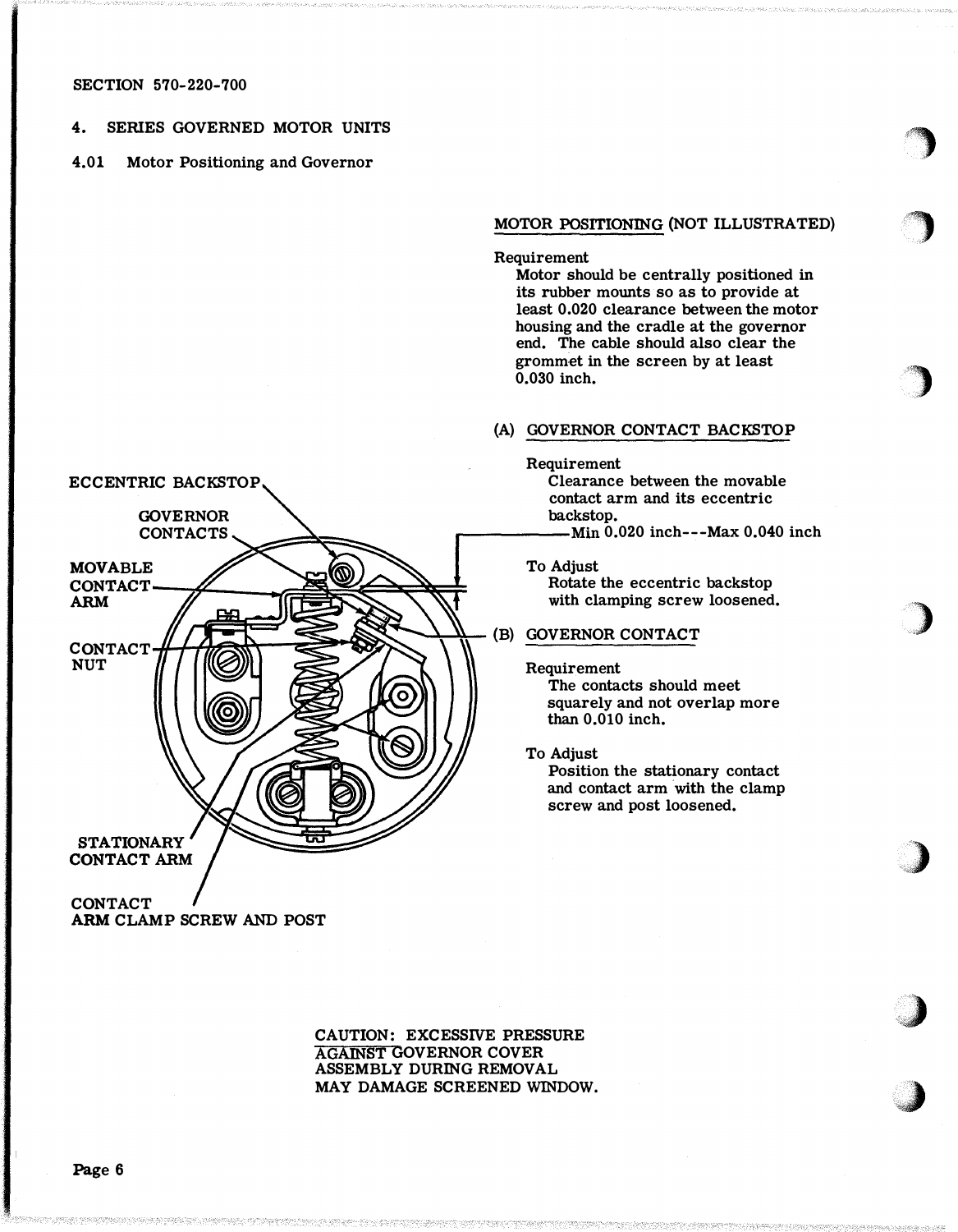#### 4.02 Motor Governor

 $\left($ 

(

 $\big($ 

(

 $\big($ 



Requirement

With target illuminated and viewed through the vibrating shutters of a 120 vps turning fork the spots on the 4-spot target should appear stationary while rotating. With target illuminated and viewed through the vibrating shutters of an 87.6 vps tuning fork the spots on the 6-spot target should appear stationary while rotating and with speed slightly increased the spots on the 35 spot target should appear stationary.

To Adjust

Stop the motor and turn the adjusting screw as indicated on governor cover. For units with screened governor covers, stop the motor, remove the TP152035 plug from cover. Turn adjusting screw as indicated on periphery of target.

Note: It is possible to adjust the motor at some multiple of the correct speed. To check motor speed when used with a page printer, return type box carriage to left margin, set up any character in selector and manually trip typebox clutch trip lever. Printing should occur as follows:

| <b>WPM</b> | PRINTED CHARACTERS | REQUIRED TIME |
|------------|--------------------|---------------|
| 60         | 70                 | 10 seconds    |
| 75         | 44                 | 5 seconds     |
| 100        | 57                 | 5 seconds     |